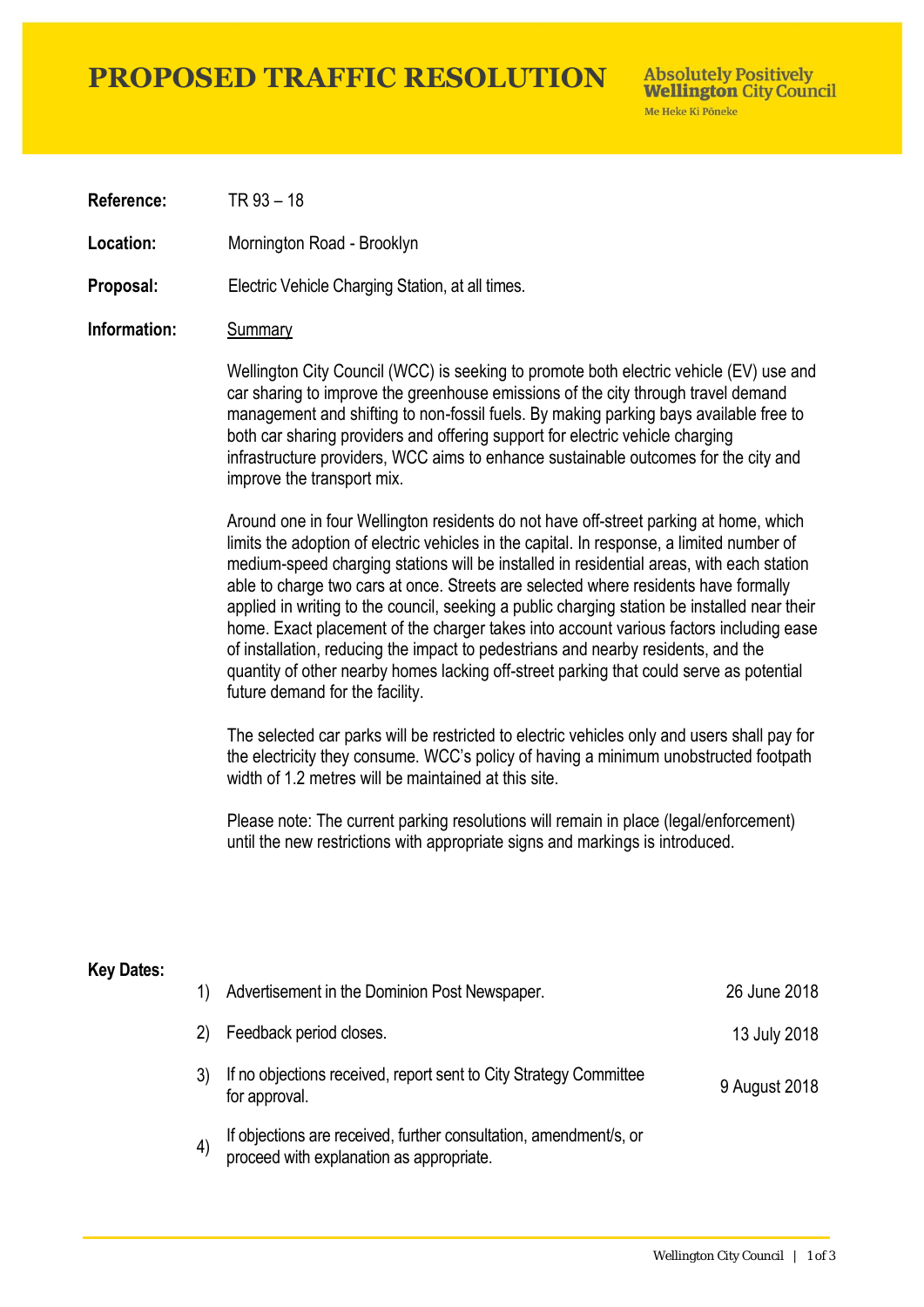# **PROPOSED TRAFFIC RESOLUTION**

## **Legal Description:**

*Add to Schedule B (Class Restricted) of the Traffic Restrictions Schedule* 

| <b>Column One</b>      | <b>Column Two</b>                                                                | <b>Column Three</b>                                                                                                                                                                                                                                                     |
|------------------------|----------------------------------------------------------------------------------|-------------------------------------------------------------------------------------------------------------------------------------------------------------------------------------------------------------------------------------------------------------------------|
| <b>Mornington Road</b> | Parking place in the form<br>of electric vehicles only<br>parking, at all times. | West side, commencing 18.2 metres<br>south of its intersection with Clarence<br><b>Street (Grid coordinates)</b><br>$X = 1,747,655.080$ m<br>$Y = 5,425,247.440 \text{ m}$ and extending<br>in a southerly direction following the<br>western kerbline for 11.2 metres. |

**Date:** 20/06/18

**Prepared By:** Charles Kingsford **(Principal Traffic Engineer, T/L) Approved By:** Steve Spence **(Chief Advisor, Transport & Infrastructure)**

## **WCC Contact:**

#### Sigurd Magnusson **Sustainability Advisor**

Wellington City Council 101 Wakefield Street / PO Box 2199, Wellington Phone: +64 4 803 8697 Email: electricvehicles@wcc.govt.nz